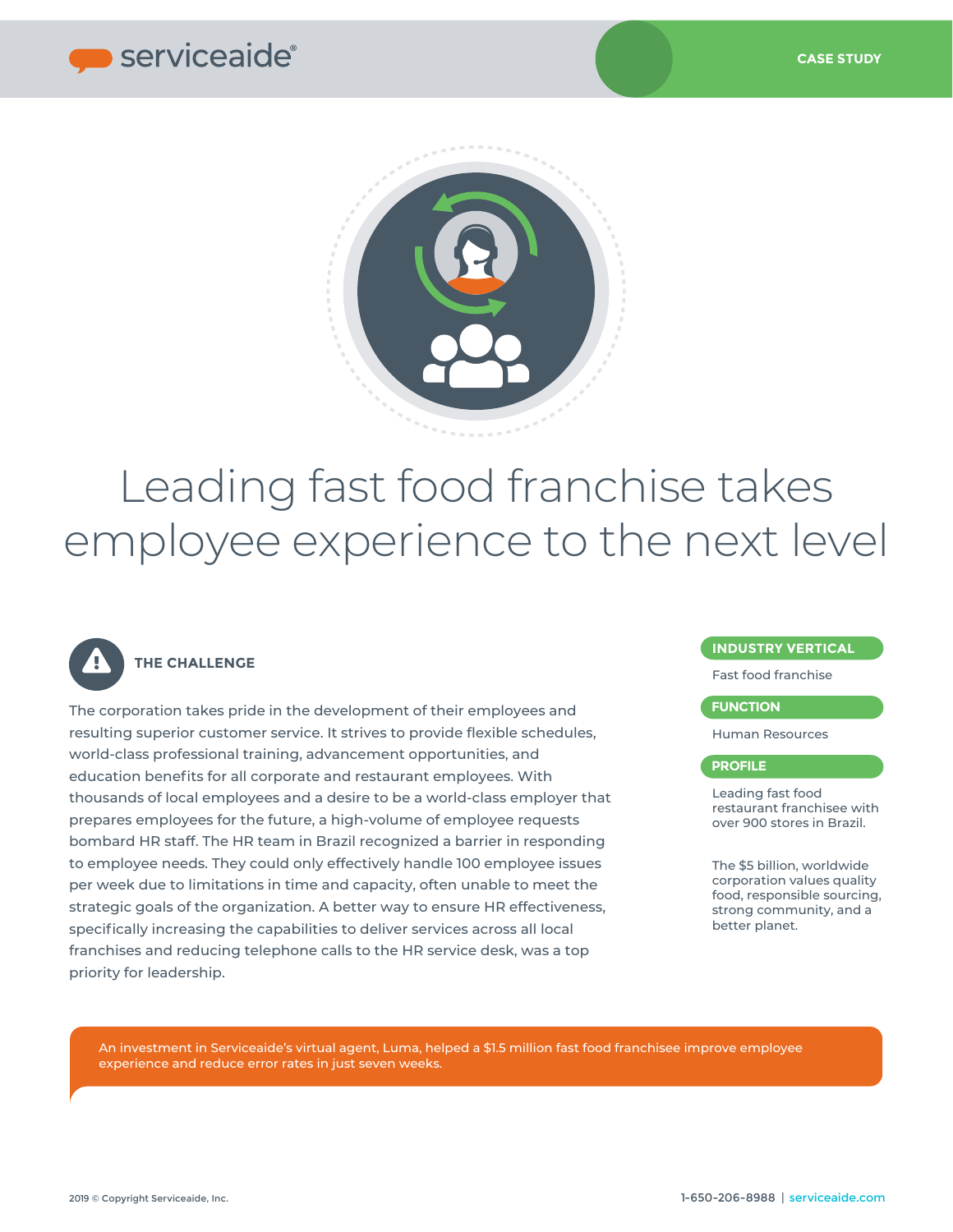

## **THE SOLUTION**

Serviceaide's Intelligent Service Management (ISM) was already an integral and trusted part of the local operations. ISM manages everything from POS systems to fryers, and HV/AC. The need to increase HR efficiency and deliver a better, faster employee experience made artificial intelligence (AI) and the deployment of a virtual agent an exciting option. Furthermore, widespread adoption of mobile technology and the restaurant's millennial workforce, made Luma, ISM's fully integrated, consumer-grade virtual agent, a no-brainer for meeting the needs of HR.

The adoption of Luma is no surprise as [Gartner](https://www.gartner.com/en/documents/3902295/market-guide-for-integrated-hr-service-management-soluti) finds that "the organizations with mature human resources service management technology and processes seek to further improve their ROI and service experience with new technologies, such as virtual agents."

Luma has become an intelligent HR partner, focusing heavily on employee engagement, answering administrative questions such as "how many days of vacation do I have left" or "how do I apply for a pay advancement," ultimately increasing issue response to over 800 conversations each week. These transactions include:

- Time card processing
- Pay advancements
- Meal allowance knowledge
- Health insurance information and requests
- Employee programs
- Vacation and holiday knowledge
- Hire/termination requests
- Employee dependent requests
- Compensation documentation

Luma's natural language conversational interface guides employee requests to immediate resolutions. Employees benefit from an enriched customer experience while enhancing support analyst's job satisfaction.

#### **Reduce Manual Activities to a Single Request**

Joe would like to request an advancement in his weekly pay. Before Luma, Joe followed a lengthy process that takes time and effort from him, his manager, and HR personnel. Luma streamlines the process, eliminating repetitive, data-gathering tasks.